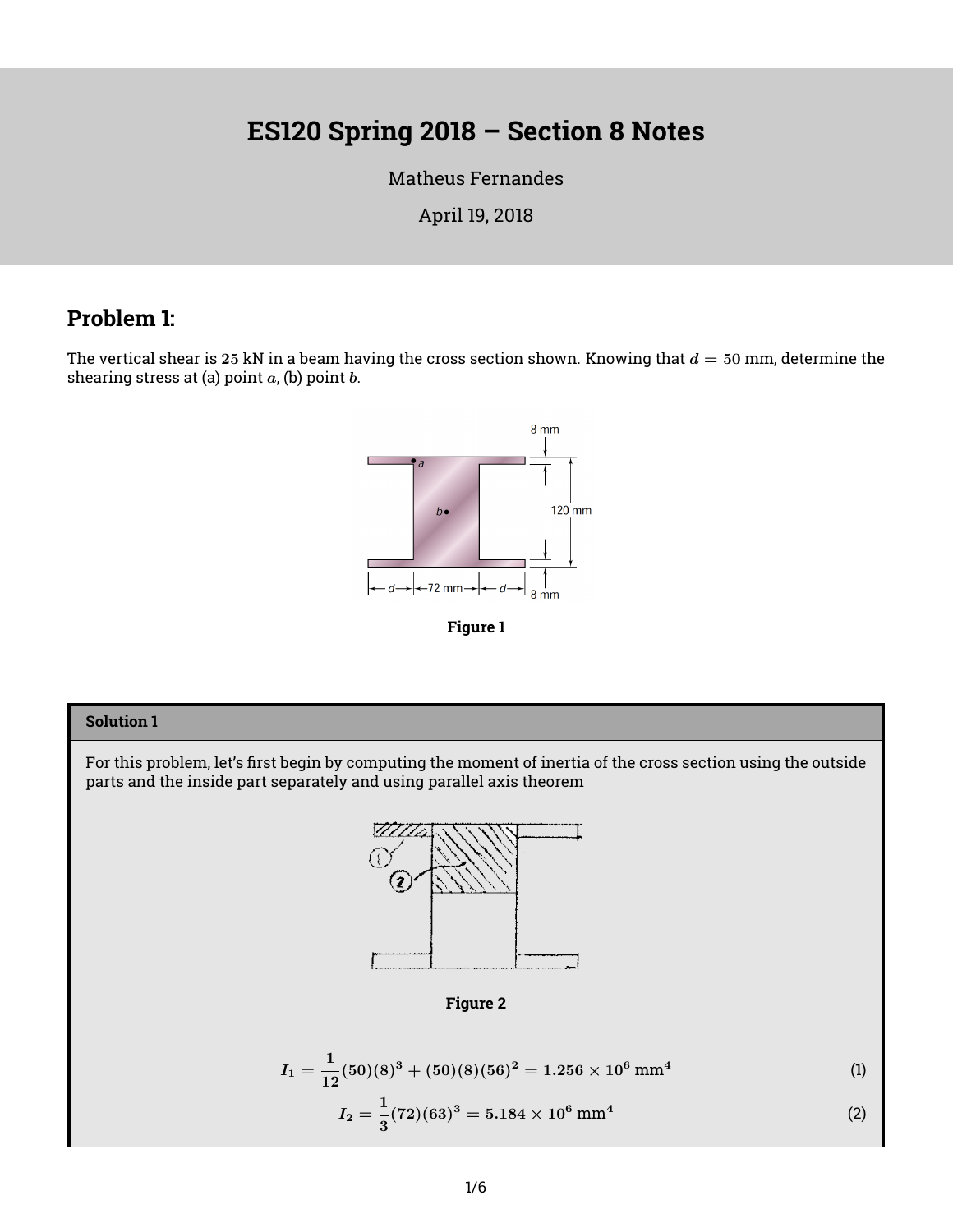Such that the total section's second moment of inertia becomes

$$
I = 4I_1 + 2I_2 = 15.3933 \times 10^{-6} \,\mathrm{m}^4 \tag{3}
$$

Now we can compute the first moment with respect to the neutral axis  $\boldsymbol{Q}$ 

$$
Q_1 = A_1 \bar{y}_1 = (50)(8)(56) = 22.4 \times 10^3 \text{ mm}^3 \tag{4}
$$

$$
Q_2 = A_2 \bar{y}_2 = (72)(60)(30) = 129.6 \times 10^3 \text{ mm}^3 \tag{5}
$$

#### **Part (a)**

Now to determine the shearing stress at point  $a$ , we obtain the average shearing stress exerted on the element since it is located at the center of the element

$$
\tau_a = \frac{VQ_a}{It_a} = \frac{(25 \times 10^3)(22.4 \times 10^{-6})}{(15.3933 \times 10^{-6})(8 \times 10^{-3})}
$$
(6)

$$
\tau_a = 4.55 \text{ MPa} \tag{7}
$$

#### **Part (b)**

Similarly, to obtain the shear at point  $b$ , since it is at the center of the element, we only need to evaluate the average shearing stress exerted on the element. Remember, for these types of calculation we need to be working from the outside inward. So here we need to take account both of the first moments with respect to the neutral axis, namely

$$
Q_b = 2Q_1 + Q_2 = 174.4 \times 10^{-6} \,\mathrm{m}^3 \tag{8}
$$

With this, we are ready to compute the average shear using the same equation as the previous problem, namely,

$$
\tau_b = \frac{VQ_b}{It_b} = \frac{(25 \times 10^3)(174.4 \times 10^{-6})}{(15.3933 \times 10^{-6})(72 \times 10^{-3})}
$$
\n(9)

$$
\boxed{\tau_b = 3.93 \text{ MPa}} \tag{10}
$$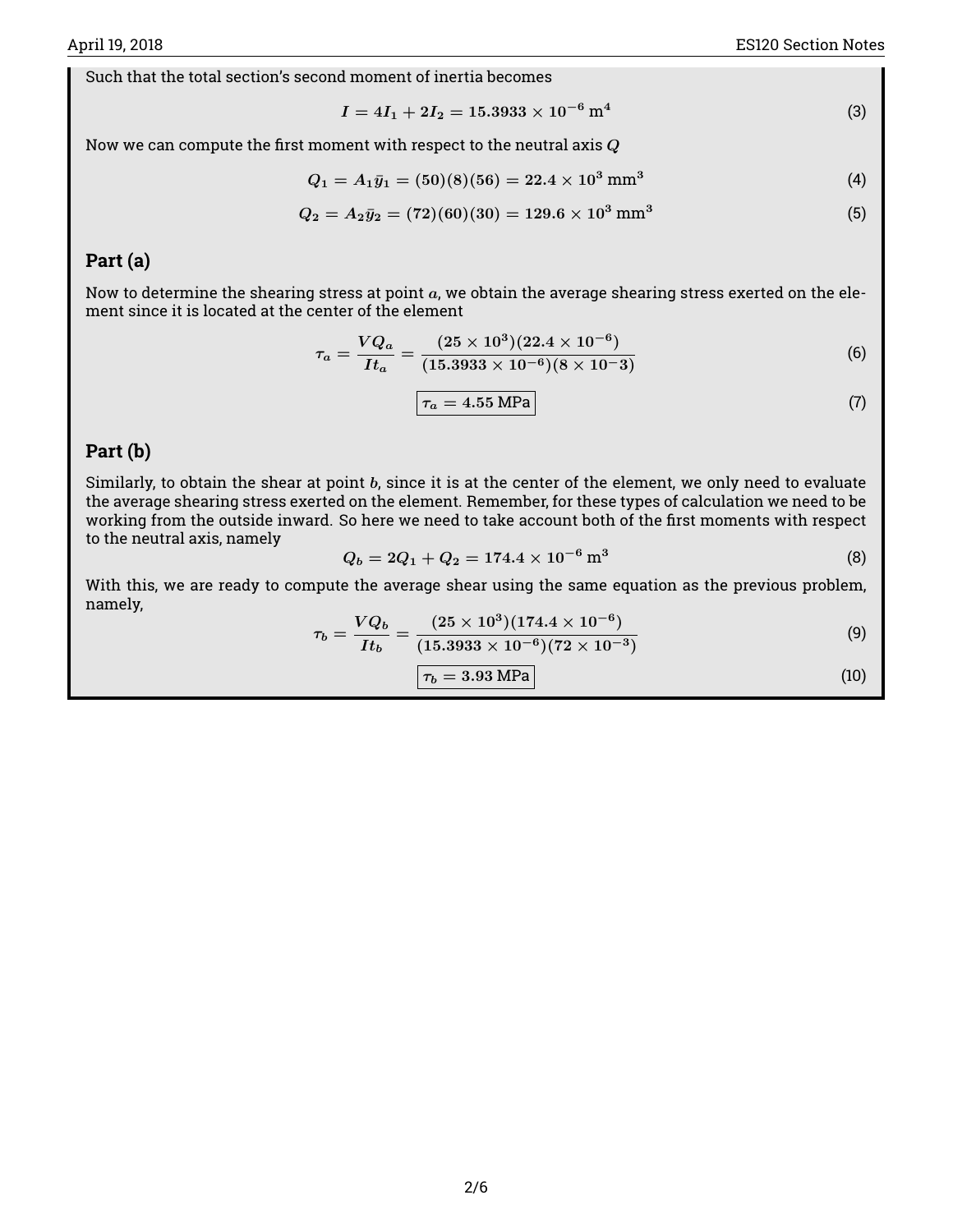### **Problem 2:**



**Figure 3**

The axle of an automobile is acted upon by the forces and couple shown. Knowing that the diameter of the solid axle is 1.25 in., determine (a) the principal planes and principal stresses at point  $H$  located on top of the axle, (b) the maximum shearing stress at the same point.

#### **Solution 2**

For this part, what we need to do is evaluate it the same way we did in the torsion problem, noting that  $H$ is located on the outer portion of the rod. So that the shear due to torsion becomes

$$
\tau = \frac{Tc}{J} = \frac{2T}{\pi c^3} \tag{11}
$$

Plugging in the values we get:

$$
\tau = \frac{(2)(280)}{\pi (15)^3} = 52.8 \text{ kPa} \tag{12}
$$

The bending second moment of inertia is

$$
I = \frac{\pi}{4}c^4 = 39761 \text{ mm}^4 \tag{13}
$$

The bending moment is

$$
M = (150)(2400) = 360000 \,\mathrm{N \cdot m} \tag{14}
$$

Thus the bending stress is

$$
\sigma = -\frac{My}{I} = -\frac{(36 \times 10^4)(15)}{29761} = -135.8 \text{ MPa}
$$
 (15)

So now if we do a drawing of what is going on in term of the stress state at  $H$  we see the following:



**Figure 4**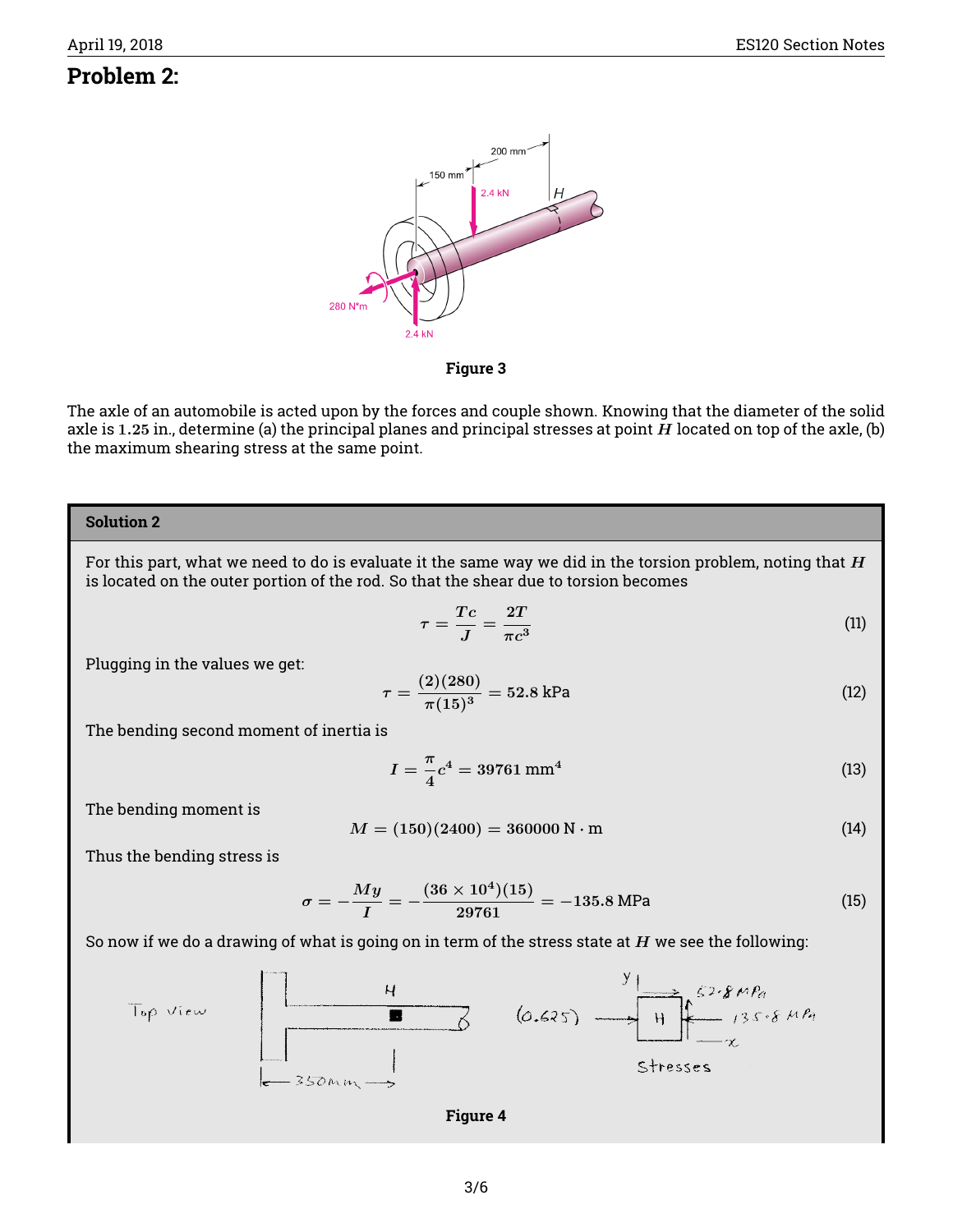So, if we define a  $x$  and  $y$  axis we can decompose the stress states into the following

$$
\sigma_x = -135.8 \text{ MPa} \tag{16}
$$

$$
\sigma_y = 0 \text{ MPa} \tag{17}
$$

$$
\tau_{xy} = 52.8 \text{ MPa} \tag{18}
$$

So we van obtain the average stress as

$$
\sigma_{\text{ave}} = \frac{1}{2} \left( \sigma_x + \sigma_y \right) = -67.9 \text{ MPa}
$$
 (19)

The radius of the circle

$$
R = \sqrt{\left(\frac{\sigma_x - \sigma_y}{2}\right)^2 + \tau_{xy}^2} = \sqrt{(-67.9)^2 + (52.8)^2} = 86 \text{ MPa}
$$
 (20)

#### **Part (a)**

So to calculate the first principal stress we use

$$
\sigma_1 = \sigma_{\text{ave}} + R = -67.9 + 86 = 18.1 \text{ MPa}
$$
 (21)

$$
\sigma_2 = \sigma_{\text{ave}} - R = -67.9 - 86 = -153.9 \text{ MPa} \tag{22}
$$

$$
\tan(2\theta_p) = \frac{2\tau_{xy}}{\sigma_x - \sigma_y} = \frac{(2)(52.8)}{-67.9} = -1.5552\tag{23}
$$

$$
\theta_p = -28.6^\circ \text{ and } 61.6^\circ \tag{24}
$$





**Part (b)**

$$
\tau_{\text{max}} = R = 86 \text{ MPa} \tag{25}
$$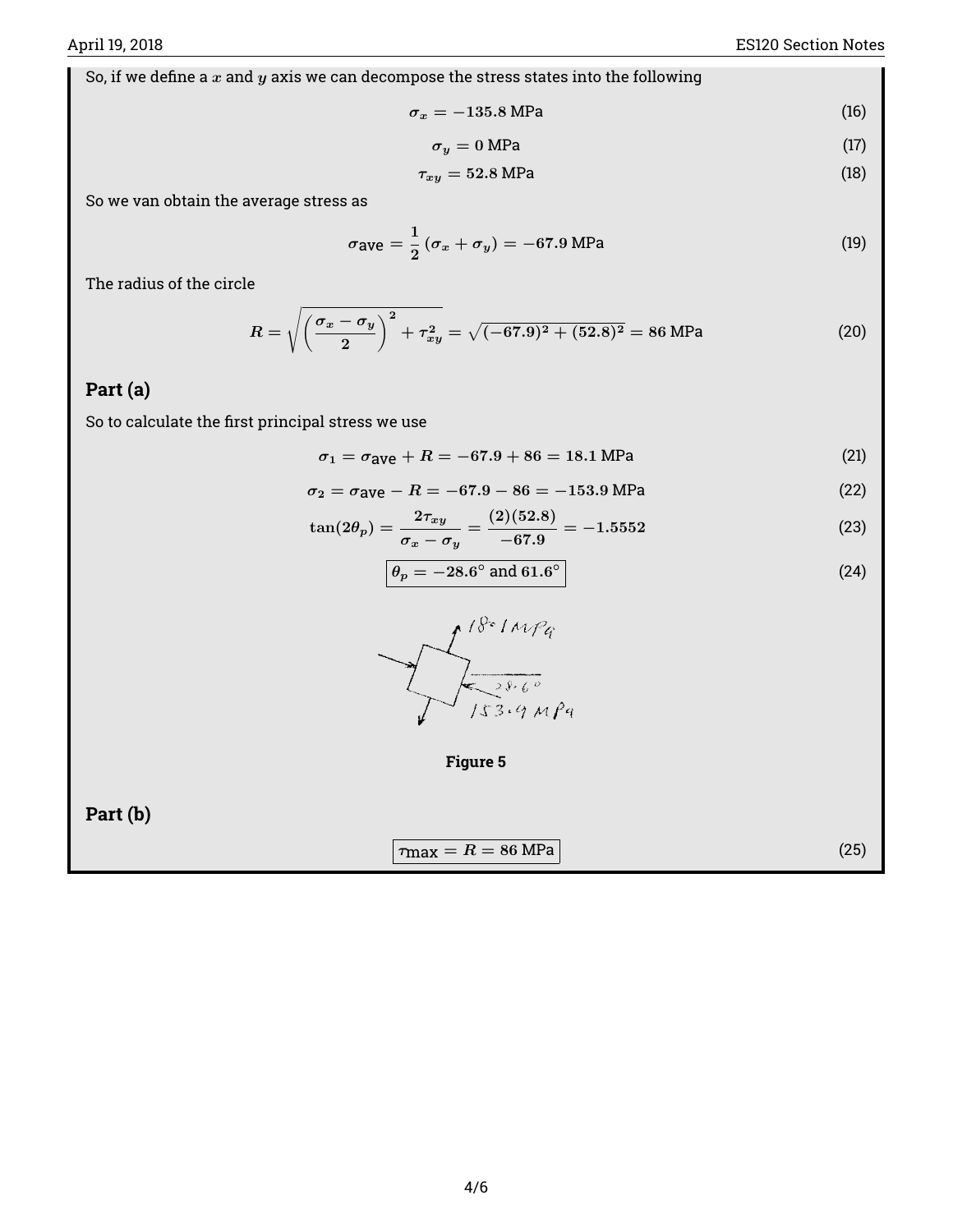## **Problem 3:**





Solve the previous problem using Mohr's circle

## **Solution 3** Using the solutions from the previous problems, namely,  $\sigma_x = -135.8 \text{ MPa}$  (26)  $\sigma_y = 0$  MPa (27)  $\tau_{xy} = 52.8 \text{ MPa}$  (28)  $\sigma$ ave  $=\frac{1}{2}$  $\frac{1}{2}(\sigma_x + \sigma_y) = -67.9 \text{ MPa}$  (29)  $R = \sqrt{\left(\frac{\sigma_x - \sigma_y}{\sigma_z}\right)}$ 2  $\int_0^2 + \tau_{xy}^2 = \sqrt{(-67.9)^2 + (52.8)^2} = 86$  MPa (30)  $\tan(2\theta_p)=\frac{2\tau_{xy}}{\sigma_x-\sigma_y}=\frac{(2)(52.8)}{-67.9}$  $\frac{(-61.5)}{-67.9} = -1.5552$  (31) We can plot the the points from the previous problem, namely  $X: (-135.8, -52.8);$   $Y: (0, 52.8);$  center :  $(-67.9, 0)$  (32)